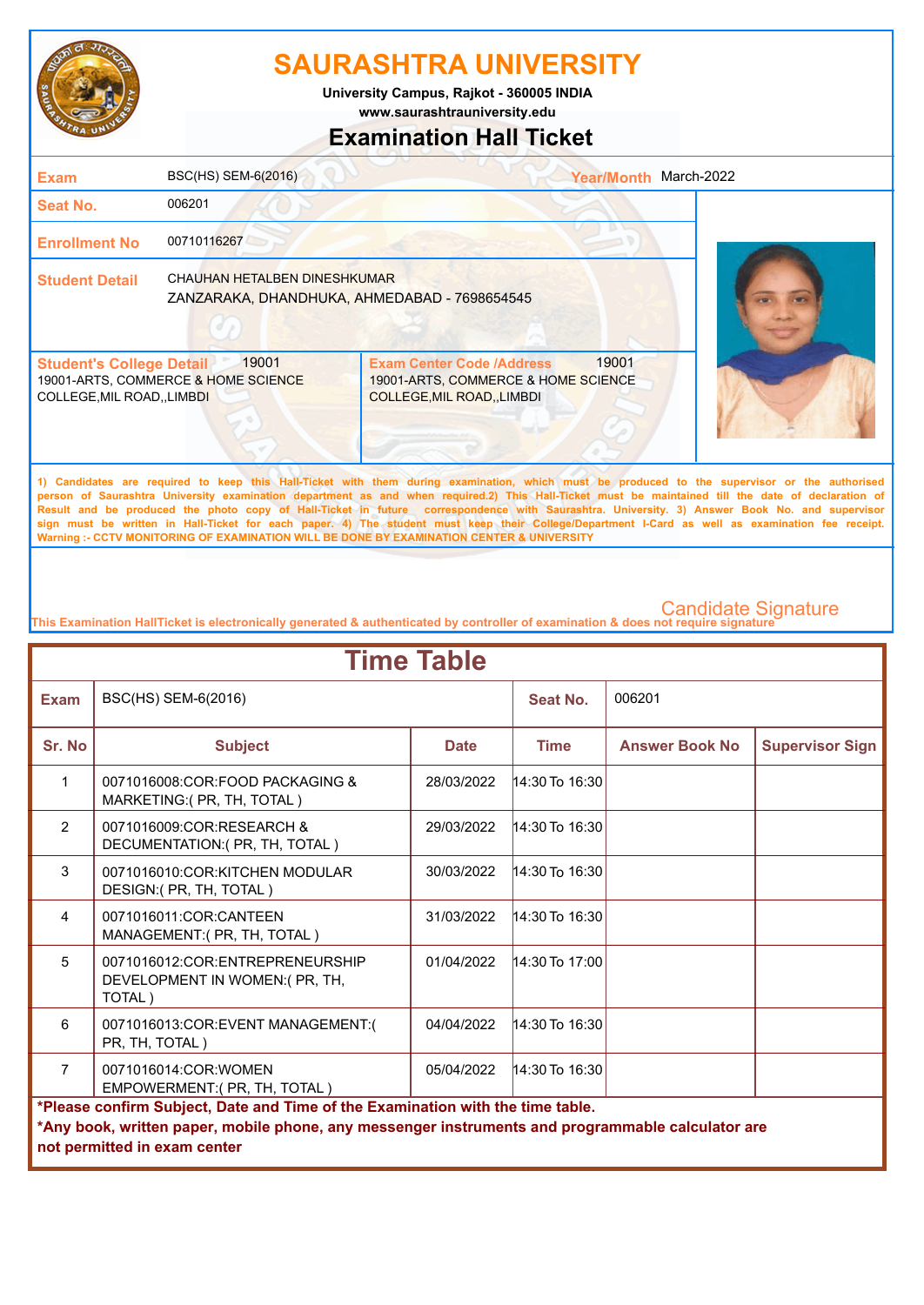

**www.saurashtrauniversity.edu University Campus, Rajkot - 360005 INDIA**

# **Examination Hall Ticket**

| <b>Exam</b>                                                    | BSC(HS) SEM-6(2016)                                                                                                            |                                                                                                             | <b>Year/Month</b> | March-2022                                                                                                                                                                                                                                                                                         |
|----------------------------------------------------------------|--------------------------------------------------------------------------------------------------------------------------------|-------------------------------------------------------------------------------------------------------------|-------------------|----------------------------------------------------------------------------------------------------------------------------------------------------------------------------------------------------------------------------------------------------------------------------------------------------|
| Seat No.                                                       | 006202                                                                                                                         |                                                                                                             |                   |                                                                                                                                                                                                                                                                                                    |
| <b>Enrollment No</b>                                           | 007101181                                                                                                                      |                                                                                                             |                   |                                                                                                                                                                                                                                                                                                    |
| <b>Student Detail</b>                                          | <b>GOHIL JANKI SURESHBHAI</b><br>vishal foot ware, mochi bazar, kharva ni pol,<br>WADHWAN, WADHWAN, SURENDRANAGAR - 7069341817 |                                                                                                             |                   |                                                                                                                                                                                                                                                                                                    |
| <b>Student's College Detail</b><br>COLLEGE, MIL ROAD, , LIMBDI | 19001<br>19001-ARTS, COMMERCE & HOME SCIENCE                                                                                   | <b>Exam Center Code /Address</b><br>19001-ARTS, COMMERCE & HOME SCIENCE<br><b>COLLEGE, MIL ROAD, LIMBDI</b> | 19001             |                                                                                                                                                                                                                                                                                                    |
|                                                                |                                                                                                                                |                                                                                                             |                   | 1) Candidates are required to keep this Hall-Ticket with them during examination, which must be produced to the supervisor or the authorised<br>person of Saurashtra University examination department as and when required.2) This Hall-Ticket must be maintained till the date of declaration of |

**Result and be produced the photo copy of Hall-Ticket in future correspondence with Saurashtra. University. 3) Answer Book No. and supervisor sign must be written in Hall-Ticket for each paper. 4) The student must keep their College/Department I-Card as well as examination fee receipt. Warning :- CCTV MONITORING OF EXAMINATION WILL BE DONE BY EXAMINATION CENTER & UNIVERSITY**

| <b>Time Table</b>                                                                                 |                                                         |             |                    |                       |                        |  |
|---------------------------------------------------------------------------------------------------|---------------------------------------------------------|-------------|--------------------|-----------------------|------------------------|--|
| <b>Exam</b>                                                                                       | BSC(HS) SEM-6(2016)                                     |             | Seat No.           | 006202                |                        |  |
| Sr. No                                                                                            | <b>Subject</b>                                          | <b>Date</b> | <b>Time</b>        | <b>Answer Book No</b> | <b>Supervisor Sign</b> |  |
| 1                                                                                                 | 0071016008:COR:FOOD PACKAGING &<br><b>MARKETING</b>     | 28/03/2022  | 14:30 To 16:30     |                       |                        |  |
| $\overline{2}$                                                                                    | 0071016009:COR:RESEARCH &<br><b>DECUMENTATION</b>       | 29/03/2022  | 14:30 To 16:30     |                       |                        |  |
| 3                                                                                                 | 0071016010:COR:KITCHEN MODULAR<br><b>DESIGN</b>         | 30/03/2022  | $14:30$ To $16:30$ |                       |                        |  |
| 4                                                                                                 | 0071016011:COR:CANTEEN<br><b>MANAGEMENT</b>             | 31/03/2022  | $14:30$ To $16:30$ |                       |                        |  |
| 5                                                                                                 | 0071016012:COR:ENTREPRENEURSHIP<br>DEVELOPMENT IN WOMEN | 01/04/2022  | 14:30 To 17:00     |                       |                        |  |
| 6                                                                                                 | 0071016013:COR:EVENT MANAGEMENT                         | 04/04/2022  | 14:30 To 16:30     |                       |                        |  |
| $\overline{7}$                                                                                    | 0071016014:COR:WOMEN<br><b>EMPOWERMENT</b>              | 05/04/2022  | $14:30$ To $16:30$ |                       |                        |  |
| *Please confirm Subject, Date and Time of the Examination with the time table.                    |                                                         |             |                    |                       |                        |  |
| *Any book, written paper, mobile phone, any messenger instruments and programmable calculator are |                                                         |             |                    |                       |                        |  |
| not permitted in exam center                                                                      |                                                         |             |                    |                       |                        |  |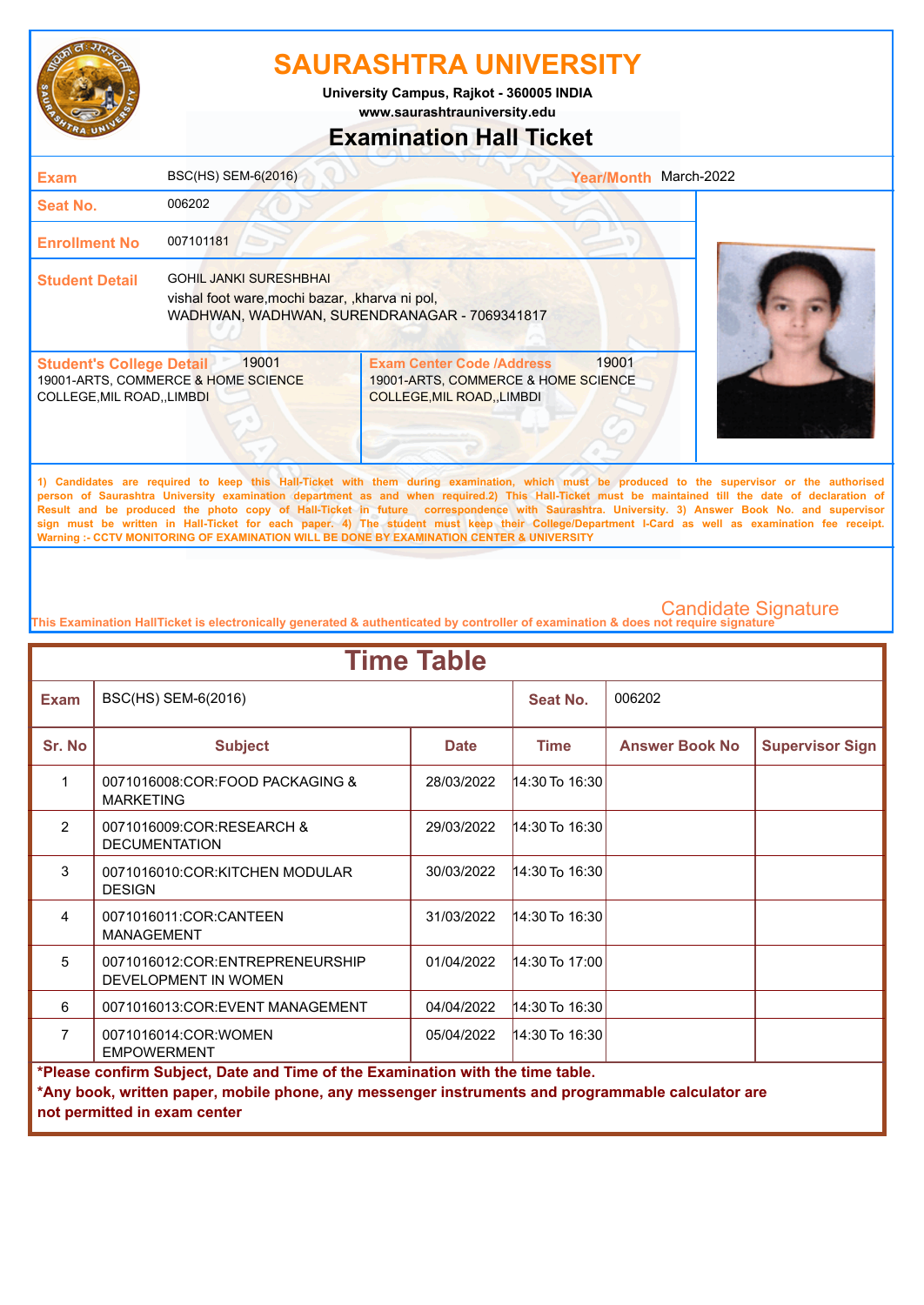

**University Campus, Rajkot - 360005 INDIA**

**www.saurashtrauniversity.edu**

### **Examination Hall Ticket**

| <b>Exam</b>                                                    | BSC(HS) SEM-6(2016)                                                          |                                                                                                                                                                                                                                | <b>Year/Month</b> | March-2022                                                                                                                                   |
|----------------------------------------------------------------|------------------------------------------------------------------------------|--------------------------------------------------------------------------------------------------------------------------------------------------------------------------------------------------------------------------------|-------------------|----------------------------------------------------------------------------------------------------------------------------------------------|
| Seat No.                                                       | 006203                                                                       |                                                                                                                                                                                                                                |                   |                                                                                                                                              |
| <b>Enrollment No</b>                                           | 00710118103                                                                  |                                                                                                                                                                                                                                |                   |                                                                                                                                              |
| <b>Student Detail</b>                                          | KHIMANIYA JAYSHREEBEN KHODABHAI<br>KHANDHERI, PADADHARI, RAJKOT - 9714990490 |                                                                                                                                                                                                                                |                   |                                                                                                                                              |
| <b>Student's College Detail</b><br>COLLEGE, MIL ROAD, , LIMBDI | 19001<br>19001-ARTS, COMMERCE & HOME SCIENCE                                 | <b>Exam Center Code /Address</b><br>19001-ARTS, COMMERCE & HOME SCIENCE<br><b>COLLEGE, MIL ROAD, , LIMBDI</b>                                                                                                                  | 19001             |                                                                                                                                              |
|                                                                |                                                                              | THE REPORT OF REPORT OF A REPORT OF RESIDENCE AND DESCRIPTION OF REPORT OF A REPORT OF A REPORT OF A REPORT OF A REPORT OF A REPORT OF A REPORT OF A REPORT OF A REPORT OF A REPORT OF A REPORT OF A REPORT OF A REPORT OF A R |                   | 1) Candidates are required to keep this Hall-Ticket with them during examination, which must be produced to the supervisor or the authorised |

**person of Saurashtra University examination department as and when required.2) This Hall-Ticket must be maintained till the date of declaration of Result and be produced the photo copy of Hall-Ticket in future correspondence with Saurashtra. University. 3) Answer Book No. and supervisor sign must be written in Hall-Ticket for each paper. 4) The student must keep their College/Department I-Card as well as examination fee receipt. Warning :- CCTV MONITORING OF EXAMINATION WILL BE DONE BY EXAMINATION CENTER & UNIVERSITY**

| <b>Time Table</b>                                                                                 |                                                         |             |                    |                       |                        |  |
|---------------------------------------------------------------------------------------------------|---------------------------------------------------------|-------------|--------------------|-----------------------|------------------------|--|
| <b>Exam</b>                                                                                       | BSC(HS) SEM-6(2016)                                     |             | Seat No.           | 006203                |                        |  |
| Sr. No                                                                                            | <b>Subject</b>                                          | <b>Date</b> | <b>Time</b>        | <b>Answer Book No</b> | <b>Supervisor Sign</b> |  |
| 1                                                                                                 | 0071016008:COR:FOOD PACKAGING &<br><b>MARKETING</b>     | 28/03/2022  | $14:30$ To 16:30   |                       |                        |  |
| $\overline{2}$                                                                                    | 0071016009:COR:RESEARCH &<br><b>DECUMENTATION</b>       | 29/03/2022  | $14:30$ To $16:30$ |                       |                        |  |
| 3                                                                                                 | 0071016010:COR:KITCHEN MODULAR<br><b>DESIGN</b>         | 30/03/2022  | 14:30 To 16:30     |                       |                        |  |
| 4                                                                                                 | 0071016011:COR:CANTEEN<br><b>MANAGEMENT</b>             | 31/03/2022  | 14:30 To 16:30     |                       |                        |  |
| 5                                                                                                 | 0071016012:COR:ENTREPRENEURSHIP<br>DEVELOPMENT IN WOMEN | 01/04/2022  | $14:30$ To 17:00   |                       |                        |  |
| 6                                                                                                 | 0071016013:COR:EVENT MANAGEMENT                         | 04/04/2022  | 14:30 To 16:30     |                       |                        |  |
| $\overline{7}$                                                                                    | 0071016014:COR:WOMEN<br><b>EMPOWERMENT</b>              | 05/04/2022  | $14:30$ To $16:30$ |                       |                        |  |
| *Please confirm Subject, Date and Time of the Examination with the time table.                    |                                                         |             |                    |                       |                        |  |
| *Any book, written paper, mobile phone, any messenger instruments and programmable calculator are |                                                         |             |                    |                       |                        |  |
| not permitted in exam center                                                                      |                                                         |             |                    |                       |                        |  |